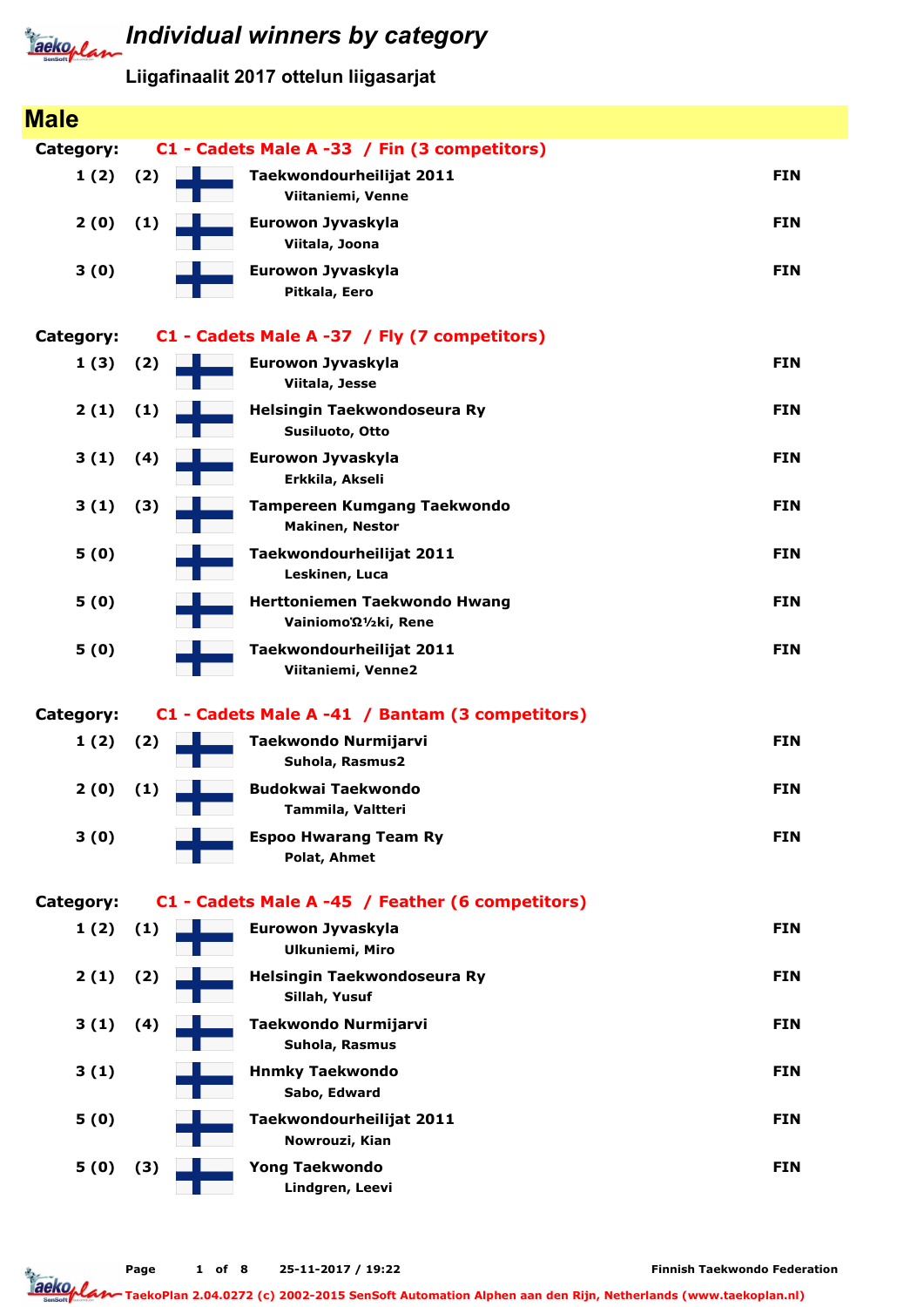# **Individual winners by category**

Liigafinaalit 2017 ottelun liigasarjat

| <b>Male</b>      |     |                                                       |            |
|------------------|-----|-------------------------------------------------------|------------|
| Category:        |     | C1 - Cadets Male A -49 / Light (3 competitors)        |            |
| 1(1)             | (1) | Taekwondourheilijat 2011<br>Kopisto, Methasit         | <b>FIN</b> |
| 2(1)             |     | Taekwondourheilijat 2011<br>Hulikkala, Lauri          | <b>FIN</b> |
| 3(0)             | (2) | <b>Yong Taekwondo</b><br>Lindgren, Leevi2             | <b>FIN</b> |
| Category:        |     | C1 - Cadets Male A -53 / Welter (4 competitors)       |            |
| 1(2)             | (1) | <b>Naantalin Taekwondo</b><br>Lerto, Joona            | <b>FIN</b> |
| 2(1)             | (3) | Taekwondo Nurmijarvi<br>Enckell, Eljas                | <b>FIN</b> |
| 3(0)             | (2) | Keravan Taekwondoseura Ry<br>Ulvila, Tuukka           | <b>FIN</b> |
| 3(0)             |     | Taekwondourheilijat 2011<br>Hulikkala2, Lauri         | <b>FIN</b> |
| <b>Category:</b> |     | C1 - Cadets Male A -57 / Light middle (2 competitors) |            |
| 1(1)             |     | <b>Naantalin Taekwondo</b><br>Lerto, Joona1           | <b>FIN</b> |
| 2(0)             |     | Porvoon Taekwondoseura Ry<br>Halenius, Jimi2          | <b>FIN</b> |
| Category:        |     | B1 - Juniors Male A -51 / Bantam (4 competitors)      |            |
| 1(2)             |     | Tampereen Kumgang Taekwondo<br>Makinen, Oskar         | <b>FIN</b> |
| 2(1)             |     | <b>Budokwai Taekwondo</b><br>Rautsala, Michael        | <b>FIN</b> |
| 3(0)             | (2) | <b>Yong Taekwondo</b><br>Tiukka, Saku                 | <b>FIN</b> |
| 3(0)             | (1) | Taekwondourheilijat 2011<br>Kopisto, Methasit2        | <b>FIN</b> |
| Category:        |     | B1 - Juniors Male A -59 / Light (3 competitors)       |            |
| 1(2)             |     | Taekwondo Nurmijarvi<br>Viinanen, Oskari              | <b>FIN</b> |
| 2(0)             | (1) | <b>Malmin Taekwondo Ry</b><br>Isosalo, Mika           | <b>FIN</b> |
| 3(0)             | (2) | <b>Hnmky Taekwondo</b><br>Jaakonaho, Juuso            | <b>FIN</b> |

Page 2 of 8 25-11-2017 / 19:22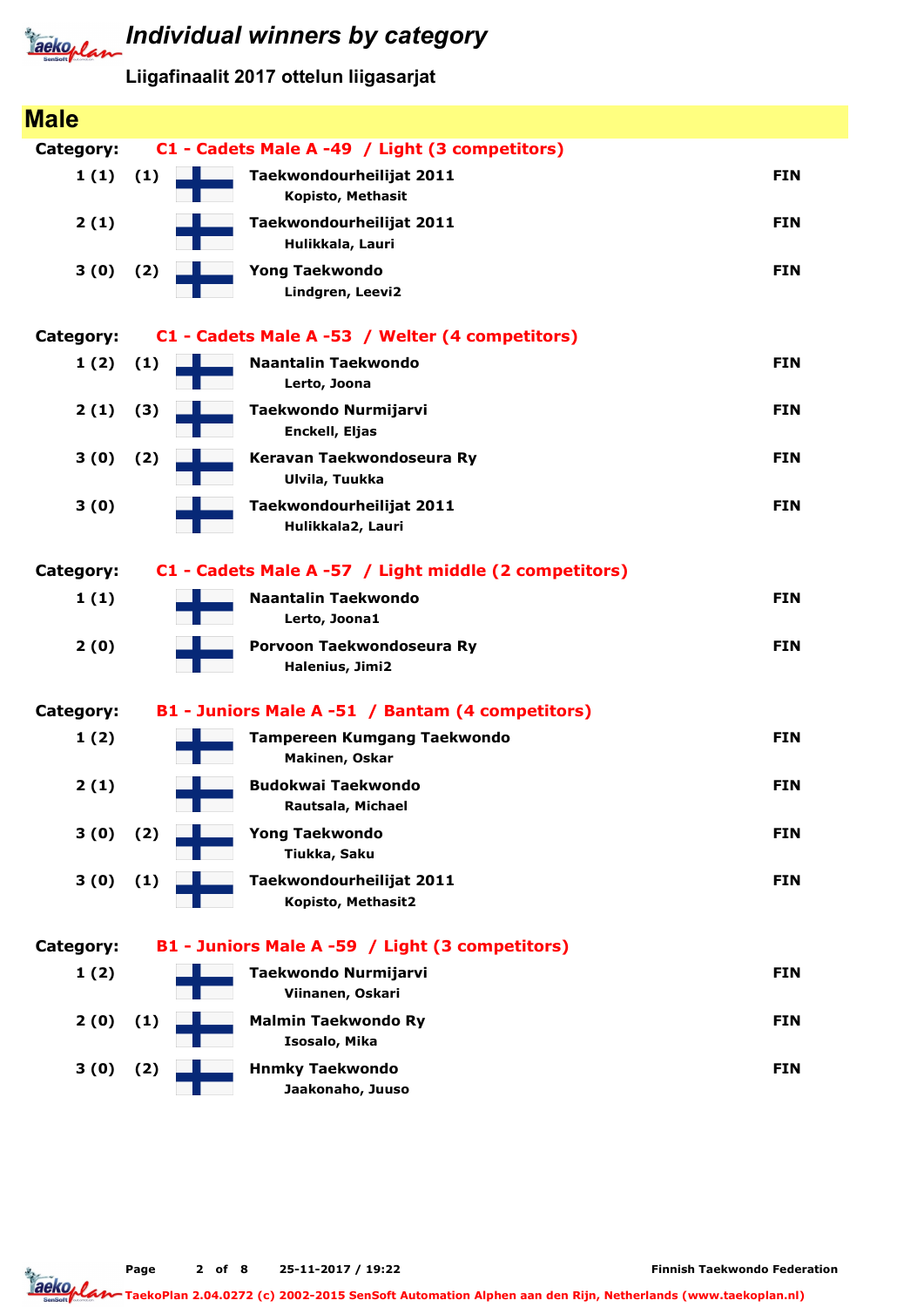Liigafinaalit 2017 ottelun liigasarjat

| <b>Male</b> |     |                                                        |            |
|-------------|-----|--------------------------------------------------------|------------|
| Category:   |     | B1 - Juniors Male A -63 / Welter (4 competitors)       |            |
| 1(2)        |     | <b>Budokwai Taekwondo</b><br>Saarinen, Niko            | <b>FIN</b> |
| 2(1)        | (2) | <b>Malmin Taekwondo Ry</b><br>Isosalo, Mika2           | <b>FIN</b> |
| 3(0)        | (3) | <b>Ulvilan Taekwondo Ry</b><br>Ilkka, Lenni            | <b>FIN</b> |
| 3(0)        | (1) | <b>Budokwai Taekwondo</b><br>Anwari, Khaleghdad        | <b>FIN</b> |
| Category:   |     | B1 - Juniors Male A -68 / Light Middle (6 competitors) |            |
| 1(2)        | (2) | <b>Budokwai Taekwondo</b><br>Saarinen, Otso            | <b>FIN</b> |
| 2(2)        | (4) | Taekwondourheilijat 2011<br>Sarala, Severi             | <b>FIN</b> |
| 3(0)        | (1) | Porin Taekwondoseura Ry<br>Pulakka, Jasper             | <b>FIN</b> |
| 3(1)        |     | Soukan Taekwondo Klubi<br>Anttila, Veeti               | <b>FIN</b> |
| 5(0)        | (3) | <b>Yong Taekwondo</b><br>Laine, Kimmo                  | <b>FIN</b> |
| 5(0)        |     | <b>Ikaalisten Urheilijat</b><br>Marangoz, Adar         | <b>FIN</b> |
| Category:   |     | R1 - Seniors Male A -63 / Bantam (3 competitors)       |            |
| 1(2)        |     | <b>Budokwai Taekwondo</b><br>Saarinen, Niko2           | <b>FIN</b> |
| 2(0)        | (1) | Taekwondourheilijat 2011<br>Leskinen, Sami             | <b>FIN</b> |
| 3 (0)       | (2) | <b>Budokwai Taekwondo</b><br>Nahman Hassan, Bakhtyar   | <b>FIN</b> |
| Category:   |     | R1 - Seniors Male A -80 / Welter (2 competitors)       |            |
| 1(1)        |     | Forssan Taekwondoseura Ry<br>Haaksi, Tuomo             | <b>FIN</b> |
| 2(0)        |     | Vatado Ry<br>Reponen, Ville                            | <b>FIN</b> |

Page 3 of 8 25-11-2017 / 19:22

TaekoPlan 2.04.0272 (c) 2002-2015 SenSoft Automation Alphen aan den Rijn, Netherlands (www.taekoplan.nl)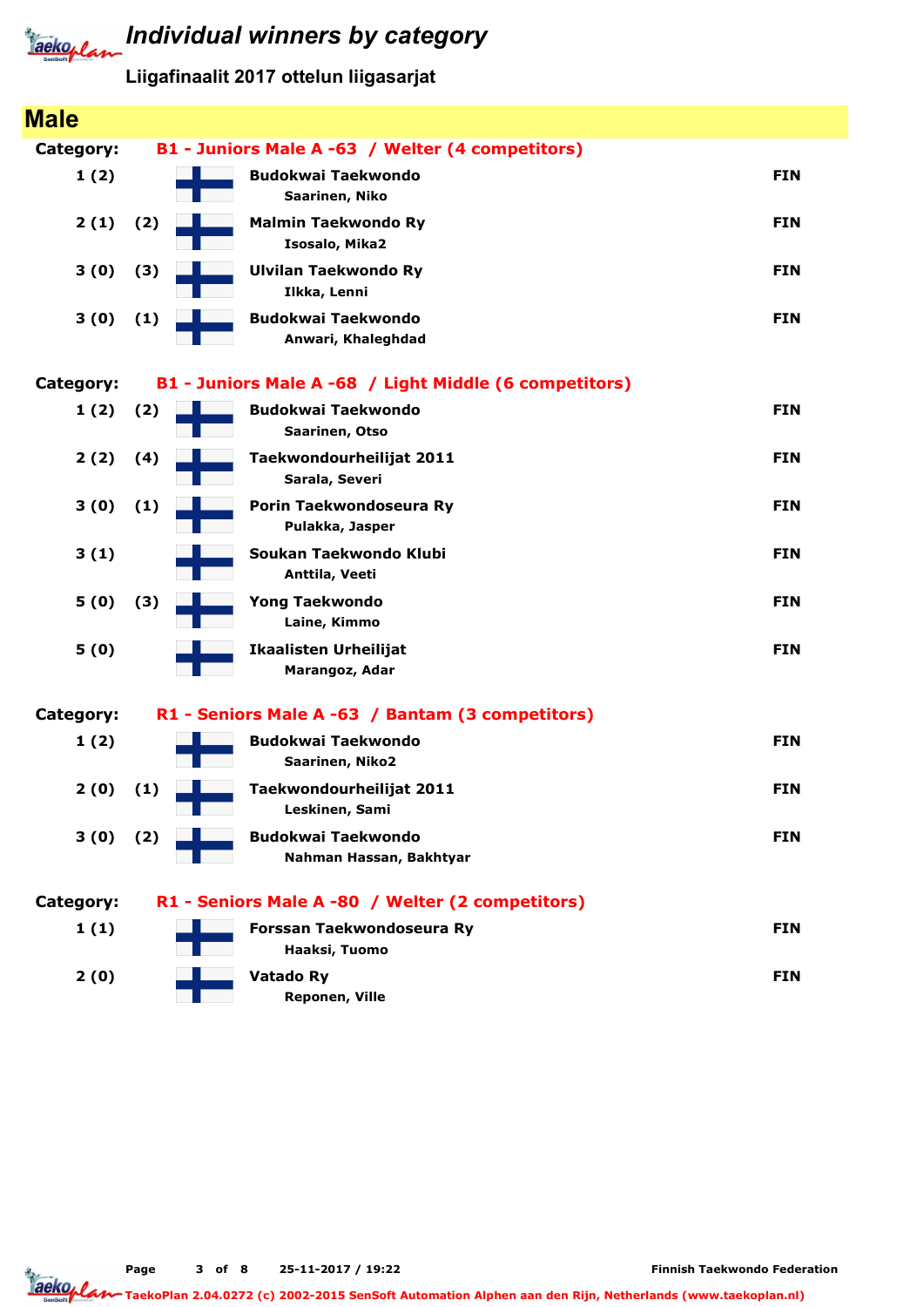

#### Liigafinaalit 2017 ottelun liigasarjat

| <b>Female</b>    |     |                                                   |            |
|------------------|-----|---------------------------------------------------|------------|
| <b>Category:</b> |     | C1 - Cadets Female A -29 / Fin (4 competitors)    |            |
| 1(2)             | (2) | Porvoon Taekwondoseura Ry<br>Ramo, Jenna          | <b>FIN</b> |
| 2(1)             | (1) | <b>Doboksport Tampere</b><br>Tiihonen, Helmi      | <b>FIN</b> |
| 3(0)             | (3) | <b>Budokwai Taekwondo</b><br>Tammila, Ada         | <b>FIN</b> |
| 3(0)             |     | <b>Yong Taekwondo</b><br><b>Teini, Nelly</b>      | <b>FIN</b> |
| Category:        |     | C1 - Cadets Female A -33 / Fly (7 competitors)    |            |
| 1(2)             | (1) | <b>Doboksport Tampere</b><br>Tiihonen, Viivi      | <b>FIN</b> |
| 2(2)             | (2) | Taekwondourheilijat 2011<br>Kortelainen, Aino     | <b>FIN</b> |
| 3(1)             | (3) | Taekwondourheilijat 2011<br>Vettenniemi, Jenny    | <b>FIN</b> |
| 3(1)             |     | Taekwondourheilijat 2011<br>Korhonen, Iines       | <b>FIN</b> |
| 5(0)             | (4) | Porvoon Taekwondoseura Ry<br>Mankonen, Juuli      | <b>FIN</b> |
| 5(0)             |     | Taekwondourheilijat 2011<br>Sarala, Sofia         | <b>FIN</b> |
| 5(0)             |     | <b>Budokwai Taekwondo</b><br>Tammila, Ada2        | <b>FIN</b> |
| <b>Category:</b> |     | C1 - Cadets Female A -37 / Bantam (6 competitors) |            |
| 1(2)             | (2) | Taekwondourheilijat 2011<br>Vettenniemi, Jenny2   | <b>FIN</b> |
| 2(2)             | (4) | <b>Budokwai Taekwondo</b><br>Hashim Marza, Fatima | <b>FIN</b> |
| 3(0)             | (1) | Taekwondourheilijat 2011<br>Korhonen, Iines2      | <b>FIN</b> |
| 3(1)             | (3) | Taekwondourheilijat 2011<br>Kortelainen, Aino2    | <b>FIN</b> |
| 5(0)             |     | <b>Doboksport Tampere</b><br>Tuomainen, Jemina    | <b>FIN</b> |
| 5(0)             |     | Porvoon Taekwondoseura Ry<br>Mankonen, Juuli2     | <b>FIN</b> |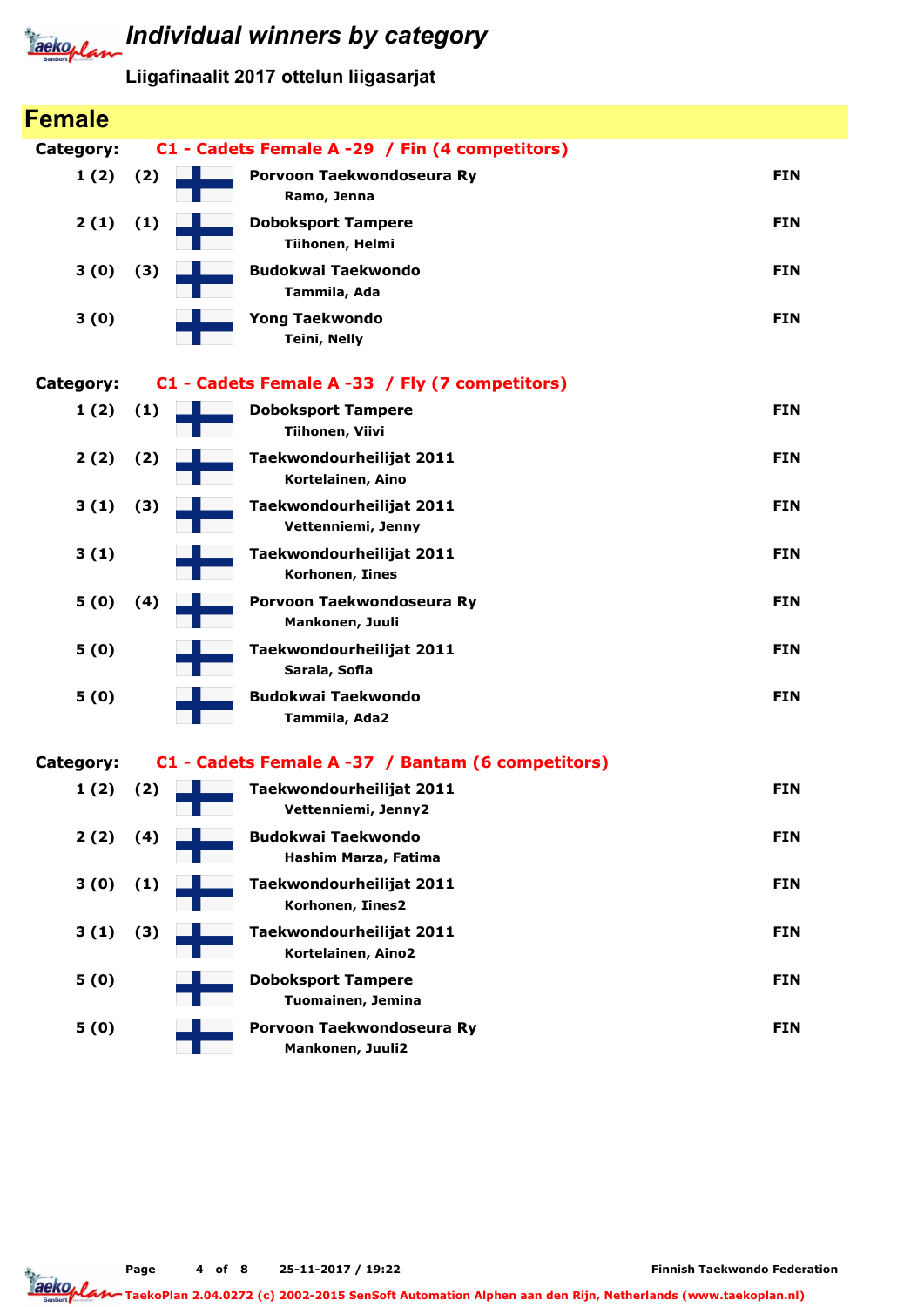

# **Individual winners by category**

Liigafinaalit 2017 ottelun liigasarjat

| <b>Female</b>    |     |                                                         |            |
|------------------|-----|---------------------------------------------------------|------------|
| <b>Category:</b> |     | C1 - Cadets Female A -41 / Feather (6 competitors)      |            |
| 1(2)             | (1) | Loviisan Taekwondo Ry<br>Johansson, Emma                | <b>FIN</b> |
| 2(1)             | (2) | <b>Doboksport Tampere</b><br>Kangasalusta, Iris         | <b>FIN</b> |
| 3(1)             | (4) | <b>Yong Taekwondo</b><br>Rintamaa, Saara                | <b>FIN</b> |
| 3(1)             | (3) | Taekwondo Nurmijarvi<br>Suorela, Iisa                   | <b>FIN</b> |
| 5(0)             |     | Taekwondourheilijat 2011<br>Tatti, Janika               | <b>FIN</b> |
| 5(0)             |     | <b>Yong Taekwondo</b><br>Heinonen, Vilhelmiina          | <b>FIN</b> |
| <b>Category:</b> |     | C1 - Cadets Female A -44 / Light (5 competitors)        |            |
| 1(2)             | (1) | <b>Yong Taekwondo</b><br>Kosonen, Emma                  | <b>FIN</b> |
| 2(1)             | (2) | Loviisan Taekwondo Ry<br>Johansson, Emma2               | <b>FIN</b> |
| 3(1)             | (4) | <b>Yong Taekwondo</b><br>Rintamaa, Saara2               | <b>FIN</b> |
| 3(0)             | (3) | <b>Budokwai Taekwondo</b><br>Ilola, Nella               | <b>FIN</b> |
| 5(0)             |     | <b>Yong Taekwondo</b><br>Heinonen, Vilhelmiina2         | <b>FIN</b> |
| <b>Category:</b> |     | C1 - Cadets Female A -51 / Light middle (5 competitors) |            |
| 1(2)             | (2) | Taekwondourheilijat 2011<br>Holopainen, Tuikku2         | <b>FIN</b> |
| 2(1)             | (1) | <b>Yong Taekwondo</b><br>Kosonen, Iida                  | <b>FIN</b> |
| 3(1)             | (4) | Porvoon Taekwondoseura Ry<br>Siltala, Mira              | <b>FIN</b> |
| 3(0)             | (3) | Porvoon Taekwondoseura Ry<br>Ravaska, Inka              | <b>FIN</b> |
| 5(0)             |     | Taekwondourheilijat 2011<br>Quinones, Sara 2            | <b>FIN</b> |
| Category:        |     | C1 - Cadets Female A -55 / Middle (3 competitors)       |            |
| 1(2)             | (2) | Taekwondo Nurmijarvi                                    | <b>FIN</b> |
|                  |     | Nieminen, Vilma<br><b>Yong Taekwondo</b>                | <b>FIN</b> |
| 2(0)             | (1) | Kosonen, Iida2                                          |            |
| 3(0)             |     | Taekwondourheilijat 2011<br>Vepsa, Teresa               | <b>FIN</b> |
|                  |     |                                                         |            |

Finnish Taekwondo Federation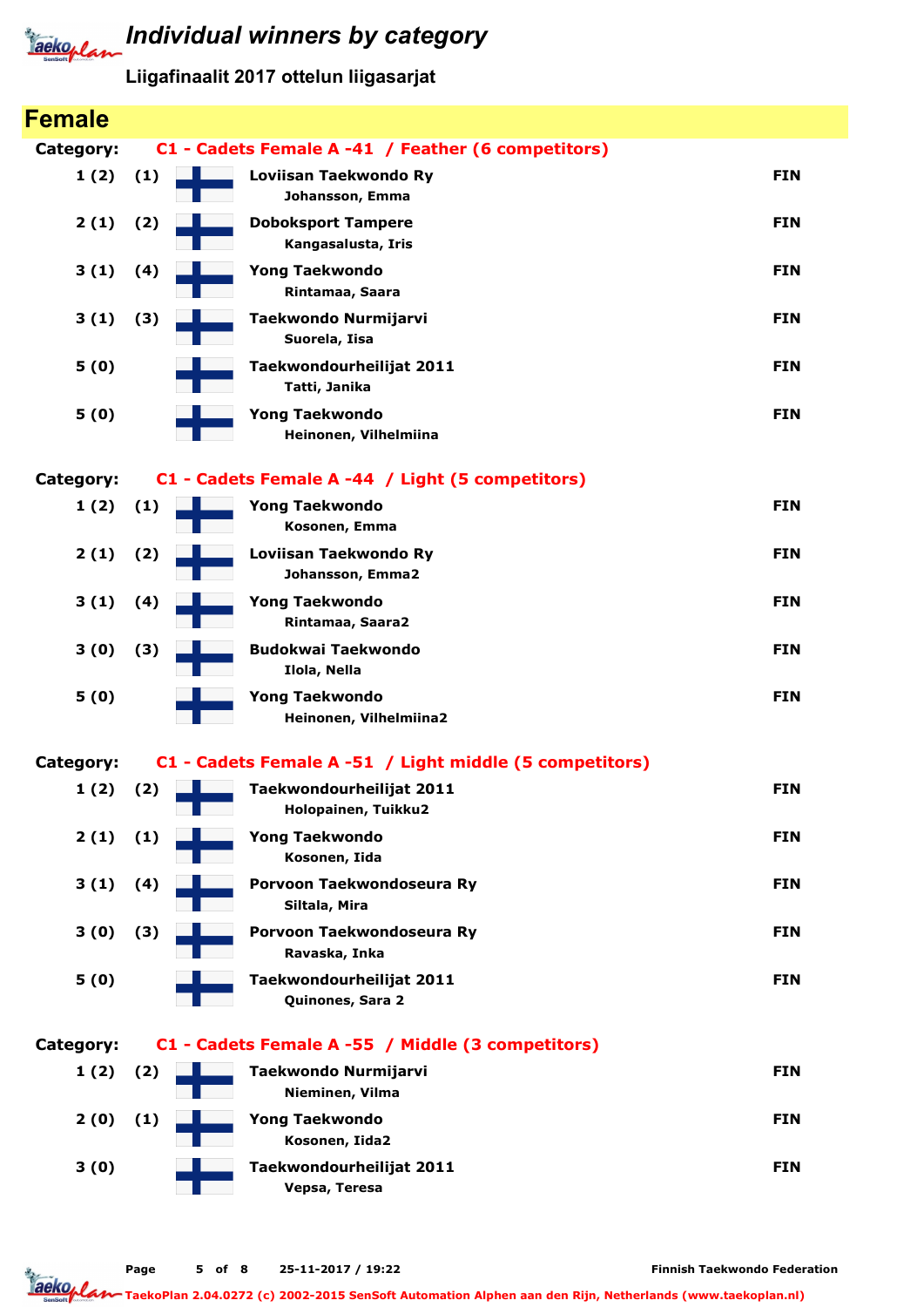

Liigafinaalit 2017 ottelun liigasarjat

| <b>Female</b>    |                                                          |            |
|------------------|----------------------------------------------------------|------------|
| <b>Category:</b> | C1 - Cadets Female A -59 / Light heavy (3 competitors)   |            |
| 1(2)             | Taekwondo Nurmijarvi<br>Nieminen, Vilma2                 | <b>FIN</b> |
| 2(0)             | (1)<br><b>Yong Taekwondo</b><br>Saarinen, Linnea         | <b>FIN</b> |
| 3(0)             | (2)<br><b>Action Sport Center</b><br>Aarnio, Jenny       | <b>FIN</b> |
| <b>Category:</b> | B1 - Juniors Female A -44 / Fly (1 competitors)          |            |
| 1(0)             | <b>Yong Taekwondo</b><br>Hanhinen, Taru2                 | <b>FIN</b> |
| <b>Category:</b> | B1 - Juniors Female A -46 / Bantam (1 competitors)       |            |
| 1(0)             | <b>Yong Taekwondo</b><br>Hanhinen, Taru                  | <b>FIN</b> |
| <b>Category:</b> | B1 - Juniors Female A -49 / Feather (4 competitors)      |            |
| 1(2)             | (2)<br><b>Doboksport Tampere</b><br>Tiihonen, Sanni      | <b>FIN</b> |
| 2(1)             | <b>Yong Taekwondo</b><br>(1)<br>Kosonen, Emma2           | <b>FIN</b> |
| 3(0)             | Forssan Taekwondoseura Ry<br><b>Tottola, Veera</b>       | <b>FIN</b> |
| 3(0)             | Taekwondourheilijat 2011<br>(3)<br>Holopainen, Tuikku    | <b>FIN</b> |
| Category:        | B1 - Juniors Female A -55 / Welter (5 competitors)       |            |
| 1(2)             | (3)<br>Taekwondo Nurmijarvi<br>Toivonen, Elisa           | <b>FIN</b> |
| $2(1)$ $(1)$     | <b>Action Sport Center</b><br>Vuori, Kia                 | <b>FIN</b> |
| 3(1)             | Taekwondourheilijat 2011<br>Lahti, Emilia                | <b>FIN</b> |
| 3(0)             | <b>Tampereen Kumgang Taekwondo</b><br>(2)<br>Lehto, Sini | <b>FIN</b> |
| 5(0)             | <b>Yong Taekwondo</b><br>(4)<br>Mattila, Suvi            | <b>FIN</b> |

Page 6 of 8 25-11-2017 / 19:22

TaekoPlan 2.04.0272 (c) 2002-2015 SenSoft Automation Alphen aan den Rijn, Netherlands (www.taekoplan.nl)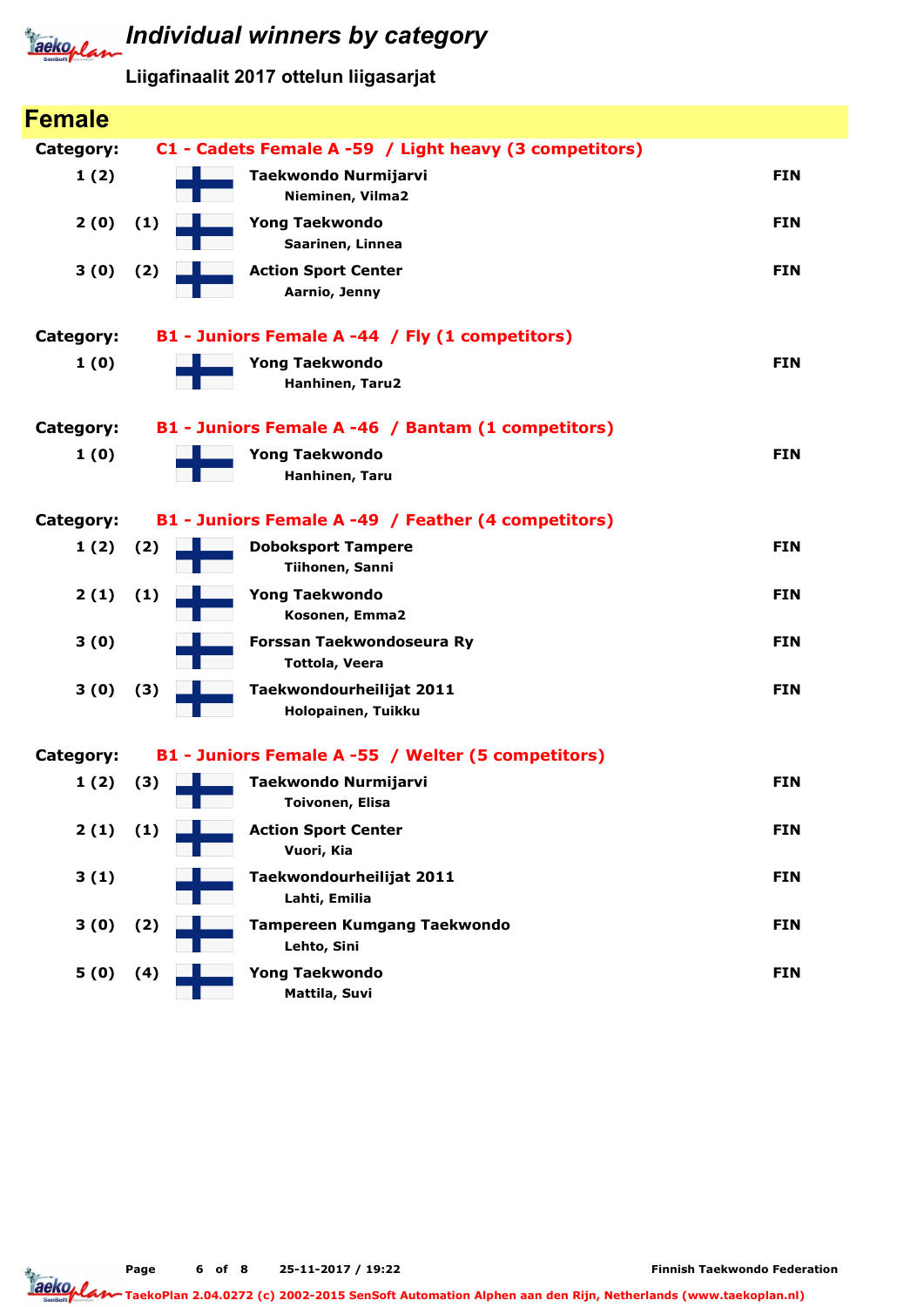

#### Liigafinaalit 2017 ottelun liigasarjat

| <b>Female</b>    |     |                                                           |            |
|------------------|-----|-----------------------------------------------------------|------------|
| <b>Category:</b> |     | B1 - Juniors Female A -59 / Light Middle (4 competitors)  |            |
| 1(2)             | (2) | <b>Yong Taekwondo</b><br>Saarinen, Linnea2                | <b>FIN</b> |
| 2(1)             |     | Forssan Taekwondoseura Ry<br><b>Treskine, Petra</b>       | <b>FIN</b> |
| 3(0)             | (1) | Toijalan Taekwondo - Chun<br>Juvonen, Emma                | <b>FIN</b> |
| 3(0)             |     | Forssan Taekwondoseura Ry<br>Yli-Kahrakuusi, Ronja        | <b>FIN</b> |
| <b>Category:</b> |     | B1 - Juniors Female A -63 / Middle (2 competitors)        |            |
| 1(1)             |     | <b>Malmin Taekwondo Ry</b><br><b>Boughrara, Chaimaa</b>   | <b>FIN</b> |
| 2(0)             |     | <b>Yong Taekwondo</b><br>Azboy, Evin                      | <b>FIN</b> |
| <b>Category:</b> |     | R1 - Seniors Female A -53 / Bantam (1 competitors)        |            |
| 1(0)             |     | <b>Yong Taekwondo</b><br>Mattila, Suvi2                   | <b>FIN</b> |
| <b>Category:</b> |     | R1 - Seniors Female A -57 / Feather (2 competitors)       |            |
| 1(1)             |     | <b>Espoo Hwarang Team Ry</b><br>Harkonen, Helmi           | <b>FIN</b> |
| 2(0)             |     | Forssan Taekwondoseura Ry<br><b>Oinas, Paivi</b>          | <b>FIN</b> |
| <b>Category:</b> |     | R1 - Seniors Female A -62 / Light (9 competitors)         |            |
| 1(3)             | (2) | <b>Action Sport Center</b><br>Manninen, Jasmin            | <b>FIN</b> |
| 2(2)             | (1) | <b>Espoo Hwarang Team Ry</b><br>Harkonen, Helmi2          | <b>FIN</b> |
| 3(1)             | (3) | <b>Malmin Taekwondo Ry</b><br><b>Boughrara, Chahrazed</b> | <b>FIN</b> |
| 3(1)             |     | Forssan Taekwondoseura Ry<br>Korpela, Maija               | <b>FIN</b> |
| 5(1)             |     | <b>Yong Taekwondo</b><br>Azboy, Evin 2                    | <b>FIN</b> |
| 5(0)             |     | Forssan Taekwondoseura Ry<br>Oinas, Paivi2                | <b>FIN</b> |
| 5(0)             | (4) | Loviisan Taekwondo Ry<br>Fredriksson, Laura               | <b>FIN</b> |
| 5(0)             |     | Riihimäen Taekwondo Ry<br>Torttila, Roosa                 | <b>FIN</b> |
| 9(0)             |     | Riihimäen Taekwondo Ry<br>Lautala, Jelena                 | <b>FIN</b> |

Finnish Taekwondo Federation